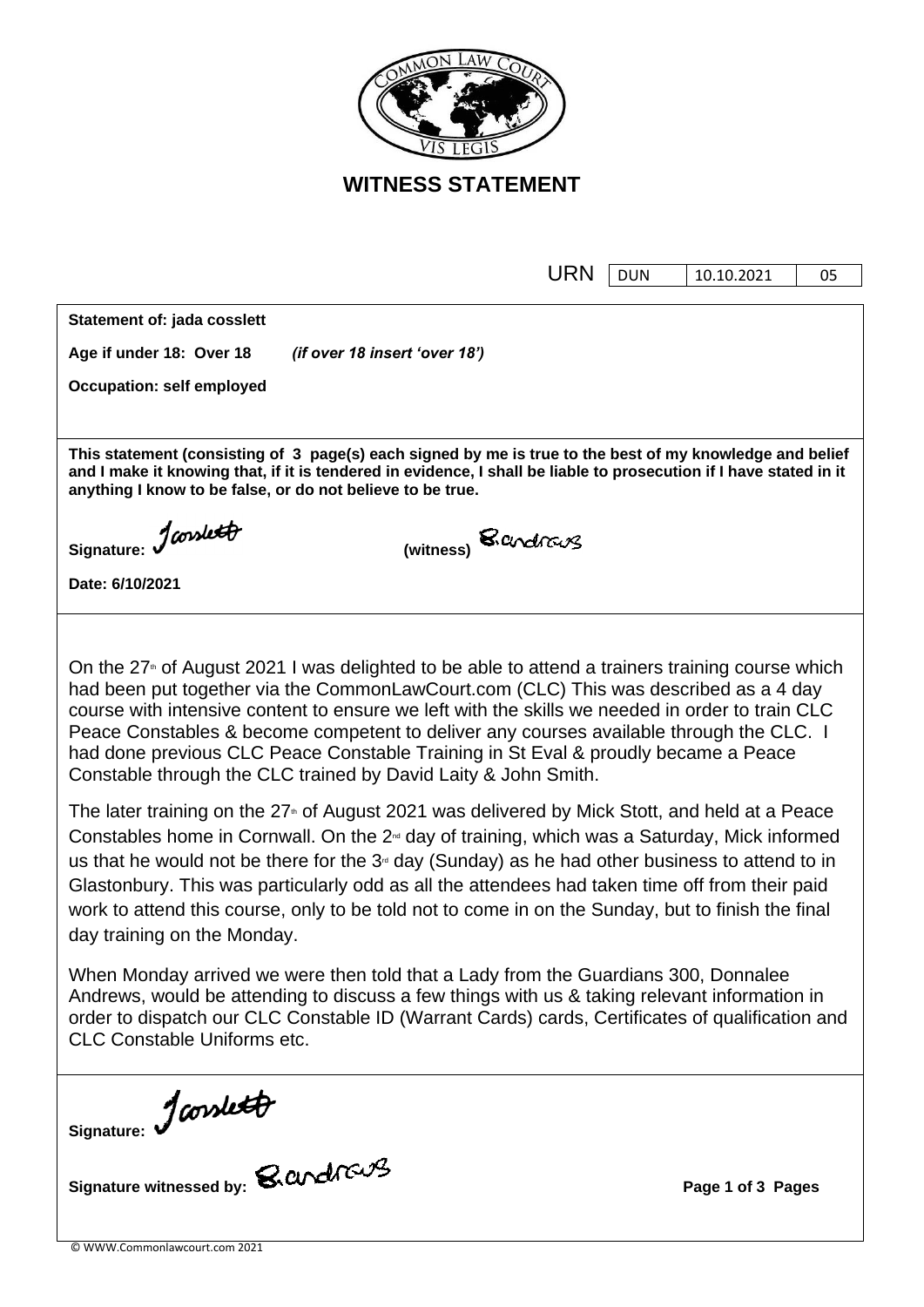

**WITNESS STATEMENT**

 $URN$   $\boxed{DUN}$   $\boxed{10.10.2021}$   $\boxed{0.5}$ 

|                                                                                                                          | URN | <b>DUN</b> | 10.10.2021 | 05 |  |  |  |
|--------------------------------------------------------------------------------------------------------------------------|-----|------------|------------|----|--|--|--|
|                                                                                                                          |     |            |            |    |  |  |  |
| <b>CONTINUATION SHEET</b>                                                                                                |     |            |            |    |  |  |  |
|                                                                                                                          |     |            |            |    |  |  |  |
| Statement of: jada cosslett                                                                                              |     |            |            |    |  |  |  |
| Page 2 of 3 Pages.                                                                                                       |     |            |            |    |  |  |  |
|                                                                                                                          |     |            |            |    |  |  |  |
|                                                                                                                          |     |            |            |    |  |  |  |
|                                                                                                                          |     |            |            |    |  |  |  |
| When Donnalee arrived we all sat down ready to listen. She explained that all training had to                            |     |            |            |    |  |  |  |
| be done through the Guardians 300 (G300) website, and people had to pay to do Constable                                  |     |            |            |    |  |  |  |
| training, Sovereignty, and any other course on the site. We were very confused as we were                                |     |            |            |    |  |  |  |
| under the impression that all courses were free and it was the Commonlawcourt.com that had                               |     |            |            |    |  |  |  |
| the authority to train us. It became quickly apparent as she spoke more that we were NOT to                              |     |            |            |    |  |  |  |
| book free venues, we were NOT to offer anything to anyone without going through the G300                                 |     |            |            |    |  |  |  |
|                                                                                                                          |     |            |            |    |  |  |  |
| website. Everything HAD to be paid for and the trainers would receive £25 in expenses if they<br>delivered the training. |     |            |            |    |  |  |  |
|                                                                                                                          |     |            |            |    |  |  |  |
| Even if we had a free venue, and trainers to deliver we weren't to ever do this without the                              |     |            |            |    |  |  |  |
| CONSENT or approval of G300, and there still had to be a charge. Donnalee then proceeded                                 |     |            |            |    |  |  |  |
| to ask for individual photos (she took them) names, addresses & even bank details. This was                              |     |            |            |    |  |  |  |
| apparently to dispatch uniforms & Constable cards which, to this day have never arrived; it was                          |     |            |            |    |  |  |  |
| also stated our bank details were required to send trainers their expenses through bank                                  |     |            |            |    |  |  |  |
| transfer.                                                                                                                |     |            |            |    |  |  |  |
|                                                                                                                          |     |            |            |    |  |  |  |

Mick Stott stated he used a bank account, that clearly showed his name as the account holder, but assured us that he made no monetary gain from any monies paid into it for training courses, and it was purely so there was an account available to receive & send funds to trainers.

I am deeply disturbed that G300 has all my personal data, including bank details.

After discussing this situation with David Laity we soon realised that CLC did not once agree to any of the above and the training was meant to be free to all. Also David Laity and the CLC had no knowledge of the G300 demands and arrangements until I made him aware of it when I became concerned. There was supposed to be no monetary gain but I learned that G300 had in fact kept all this information from the CLC and continued these arrangements without their knowledge or consent.

Signature: Jaouslett

Signature witnessed by: **Page 2** of 3 Pages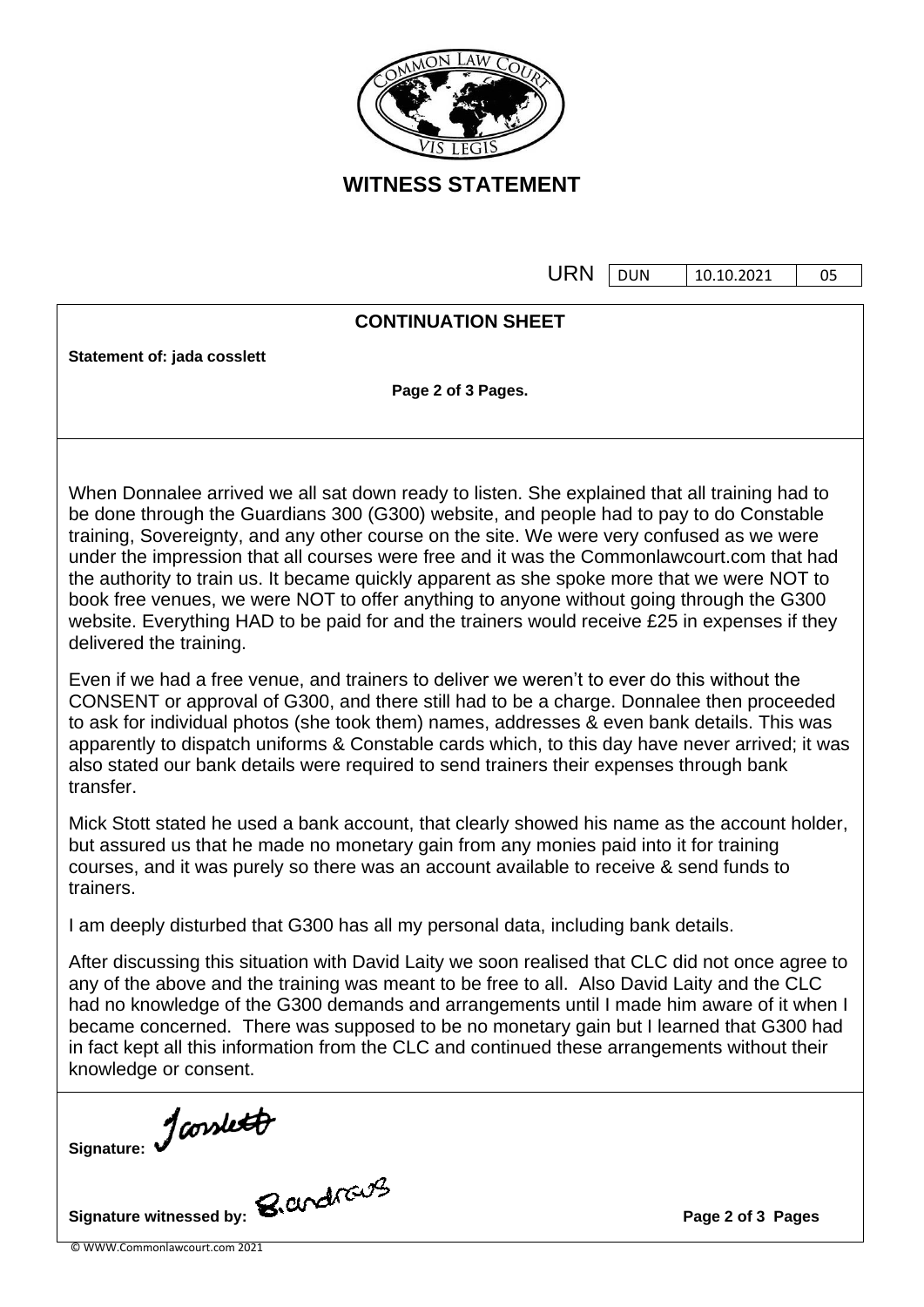

**WITNESS STATEMENT**

URN DUN 10.10.2021 05

| <b>CONTINUATION SHEET</b>                                                                                                                                                                                                                              |  |  |  |  |  |
|--------------------------------------------------------------------------------------------------------------------------------------------------------------------------------------------------------------------------------------------------------|--|--|--|--|--|
| Statement of: jada cosslett                                                                                                                                                                                                                            |  |  |  |  |  |
| Page 3 of 3 Pages.                                                                                                                                                                                                                                     |  |  |  |  |  |
|                                                                                                                                                                                                                                                        |  |  |  |  |  |
|                                                                                                                                                                                                                                                        |  |  |  |  |  |
| There is in fact an app called Lark, a social media platform which is used by G300 to connect<br>all trainers. Intake 4 (Cornish Trainers) we're added to this app where we were able to see how<br>the system/staff & admin work.                     |  |  |  |  |  |
| It is in this particular app we questioned where our Constable cards were, only to be ignored.<br>When free venues were mentioned it was dismissed and we weren't permitted to proceed with<br>any training unless it was through G300.                |  |  |  |  |  |
| Everyone from Intake 4, were indeed left very concerned. G300 left with sensitive personal<br>data which belonged to us.                                                                                                                               |  |  |  |  |  |
| Nobody received their Constable Cards. Nobody received their training Manuals, promised to<br>us at the training session by Mick Stott, and I myself am still awaiting a refund for a G300<br>sovereignty course that I booked onto & couldn't attend. |  |  |  |  |  |
| <b>END</b>                                                                                                                                                                                                                                             |  |  |  |  |  |
|                                                                                                                                                                                                                                                        |  |  |  |  |  |
|                                                                                                                                                                                                                                                        |  |  |  |  |  |
|                                                                                                                                                                                                                                                        |  |  |  |  |  |
|                                                                                                                                                                                                                                                        |  |  |  |  |  |
|                                                                                                                                                                                                                                                        |  |  |  |  |  |
| Signature: Jconslett                                                                                                                                                                                                                                   |  |  |  |  |  |
| Signature witnessed by <b>B. and raught</b><br>Page 3 of 3 Pages                                                                                                                                                                                       |  |  |  |  |  |